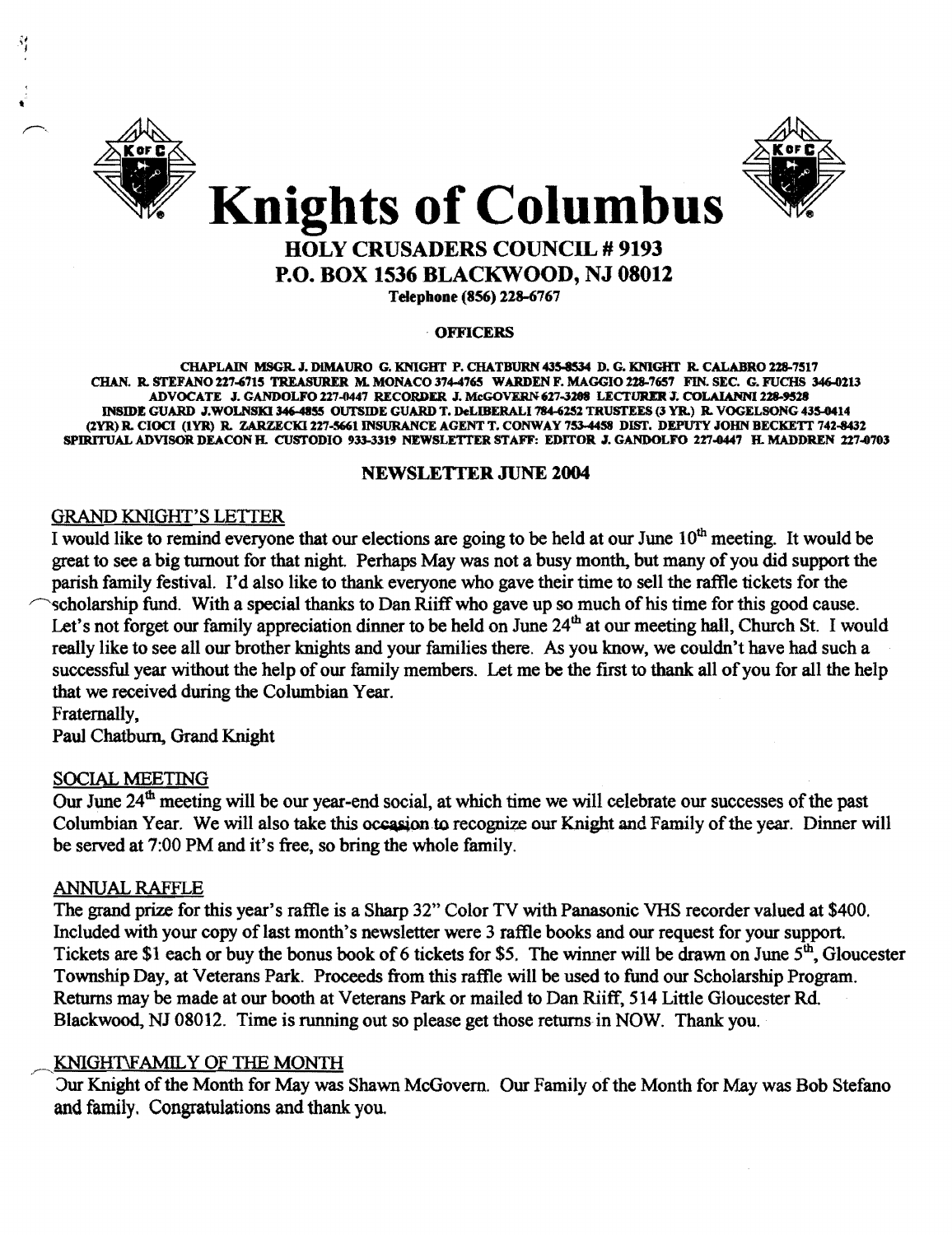#### COUNCIL ELECTIONS

Our Council elections will take place at our June 10<sup>th</sup> business meeting. Grand Knight, Paul Chatburn fonned a nominating committee, that included Bob Vogelsong and John Gandolfo, to develop a slate of candidates. This slate was presented to the membership at the May 13<sup>th</sup> business meeting. The nominees are as follows: Grand Knight Paul Chatbum, Deputy Grand Knight Bob Calabro, Chancellor Bob Stefano, Warden Frank Maggio, Treasurer Jim McGovern, Advocate John Gandolfo, Recorder Tullio DeLiberalli, Inside Guard Joe DeLiso, Outside Guard John Wolnski, ( $3yr$ ) Trustee Mario Monaco. If you are a  $3<sup>rd</sup>$  degree knight in good standing (dues paid), and are interested in having your name placed in nomination, contact a member of the nominating committee or our Grand Knight for further information. Finally, nominations may be made from the floor at the election.

#### CHAPLAIN'S CORNER

When we go to God in daily prayer, it is not always a prayer of petition - asking for things. There are different levels in the prayer process of thinking, acting, and calling out. A cry for help in times of need, a squeal of delight on receiving a gift, a plea on behalf of someone else, a quiet time of divine adoration, period of listening to what God wants to tell you, a gentle time of loving God, Thanksgiving for favors received, how much you have been hurt by someone and how hard you are trying to forgive, opening your heart to God so you can overcome the hardness there.

#### CARNATION SALE

Thanks to the efforts and direction of Francisco Olaya, the Mothers Day sale raised \$791.69. These· funds will be combined with the remaining proceeds from the rose sale and donated to the National Life Center, Woodbury. We are also in receipt of a thank you note from the National Life Center for the donation of infant supplies that we collected earlier this year.

#### BLOOD DONOR DRIVE

We are sponsoring a blood donor drive on Thursday, July 8th, from 2:00 PM to 8:00 PM, in the St. Agnes Parish Center. Blood supplies are always in particularly short supply during the vacation summer months so, if you are physically able, please try to donate: Dan Riiff will even provide you with dinner if you're worried about being too weak after giving. We need your help. please support this effort.

 $\lambda$ 

#### (K)NIGHTS AT THE BALLPARK

We are planning a night with the Camden Riversharks on Friday evening. July 9th. Tickets are only \$11 and they are going fast. The price includes bus transportation, admission to the game, and snacks on board the bus. The bus will leave the St. Agnes Church parking lot at 5:45 PM. This is a great way to see a good baseball game at an affordable family price. Make your reservations now by calling Dan Riiff(228-0334). We are planning another outing on September 10th.

#### STATE CONVENTION

The annual New Jersey Knights of Columbus State Convention was held in the Wildwood Convention Center during the weekend of May 14,15. Our Council was represented by two delegates, Bob Vogelsong and John Gandolfo. The highlight of the convention was the reelection of our State Officers: State Deputy Jim White, State Secretary Reggie Beckett, State Treasurer Tom Ciborski, State. Advocate Herb Meyer, and State Warden Wayne McCormack. The strong messages coming out of the convention were determined support to keep "under God" in the pledge of allegiance, opposition to same sex marriages, and politicians that profess religious beliefs outwardly and then vote against them when it counts.

#### KNIGHTS OF COLUMBUS INSURANCE

You want the best for yourself and your family. A college education for your children - a comfortable  $\sim$ retirement for you and your spouse - something to pass on to your heirs. You may already have a plan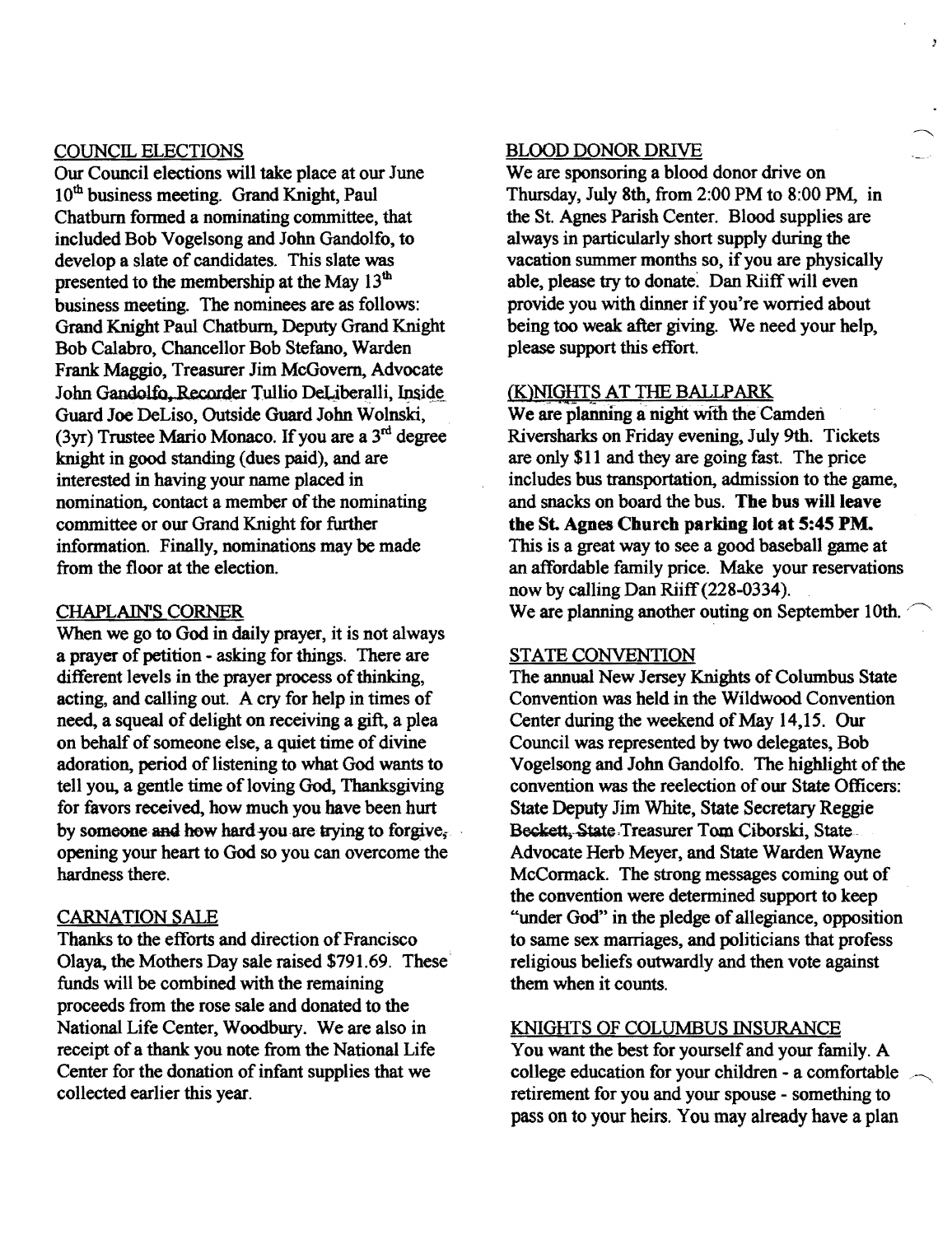m place to help provide these things. But is your plan complete?

Life insurance is probably something you don't often think about, but no financial plan is complete without it. And if you haven't yet put a plan in place, life insurance is a great place to start. To help you determine how much life insurance is appropriate for you and your family, we've developed an easy·to-use life insurance calculator, available at our website kofc.org. By providing some basic information on your family's resources, debt and expenses, current life insurance coverage and future income needs, the calculator will give you an estimate of the amount of needed life insurance coverage.

Call me today for an appointment. Thomas J. Conway, Jr. Field Agent (856) 753-4458

#### FOURTH DEGREE NEWS

The Supreme Council has determined that the Damiano Assembly was becoming too large and that the membership would be better served by creating new assembly. The new "Bishop Shad Assembly" would include the sir knights from Holy Crusaders, St. Jude, and Sancta Familia Councils and will meet on the third Wednesday of the month, at 8:00 PM, at the Holy Crusaders Council home, Church Street. The applicable sir knights are requested to transfer from the Damiano Assembly to the Bishop Shad Assembly. Transfer requires completion of Form 4. For further·information'or to expedite your transfer, please contact Ernie Ackerman (227·2371).

#### COMING ATTRACTIONS

Family Barbeque Picnic, 6:00 PM, July 22, Bob Vogelsong's house. Free Concert, August 10<sup>th</sup>, St. Agnes grounds.

#### FIRST FRIDAY ADORATION

Exposition of the Blessed Sacrament will take place in the St. Agnes Chapel on First Friday, June 4th, following the 9:00 AM Mass, continue until 7:00 PM, and close with Benediction. Our Council

would like to schedule specific times when a knight will be present for adoration. There is a sign-up sheet by the door, in the chapel.

#### EDITORIAL

For the growing number of computer owners out there, our Order has a website that we think you will find interesting. If you enter kofc.org, you will find a wealth of information current, historical, insurance, statistical, religious, etc. Log on and get better acquainted with our Order. Among the items that you will find is the enrollment form for the Fr. McGivney Guild. This is the support group to further the cause of our founder's canonization. While you're on line exploring the website, take a moment to enroll (no charge) and show your support for this cause. Vivat Jesus.

#### JUNE BIRTHDAYS AND ANNIVERSARIES

The following Knights or members of their families will celebrate their birthdays this month: Frank Calabrese, Joe Casserly, Frank Chiliberti, Tom Conway, Sr., Don DeNarie, Mary Fishburn, Alfred Fulginiti, Ed Lagatie, Mrs. Rose Massaro, James McGovern, Mrs. Judith Michalak, Russ Mogavero, Lisa Muldowney, Hugh Murray, Linus Nwoga, Joe Riviello, Robert Schultek, Lucy Sirolli, Barry Lee Start, Joe Tiberii, Gus Urbano, and Dennis Wirth. The following members will celebrate their anniversaries: Mr.&Mrs. James Fishburn, Mr,&Mrs. William Toner. CONGRATULATIONS. If we missed someone's birthday or anniversary, please contact John Gandolfo (227-0447).

#### IMPORTANT DATES

June 3 Officers Meeting (8 PM Church St.)

June 4 First Friday (St. Agnes Chapel)

June 10 Council Elections (8 PM Church St.)

- June 24 Awards Dinner (7 PM Church St.)
- July 1 Officers Meeting (8 PM Church St.)
- July 2 First Friday (St. Agnes Chapel)
- July 8 Council Meeting (8 PM Church St.)
- July 8 Blood Donor Drive (2·8 PM Parish Center)
- July 9 (K)Nights at the Ballpark (Camden)
- July 22 Barbeque Picnic (6 PM Bob Vogelsong's)